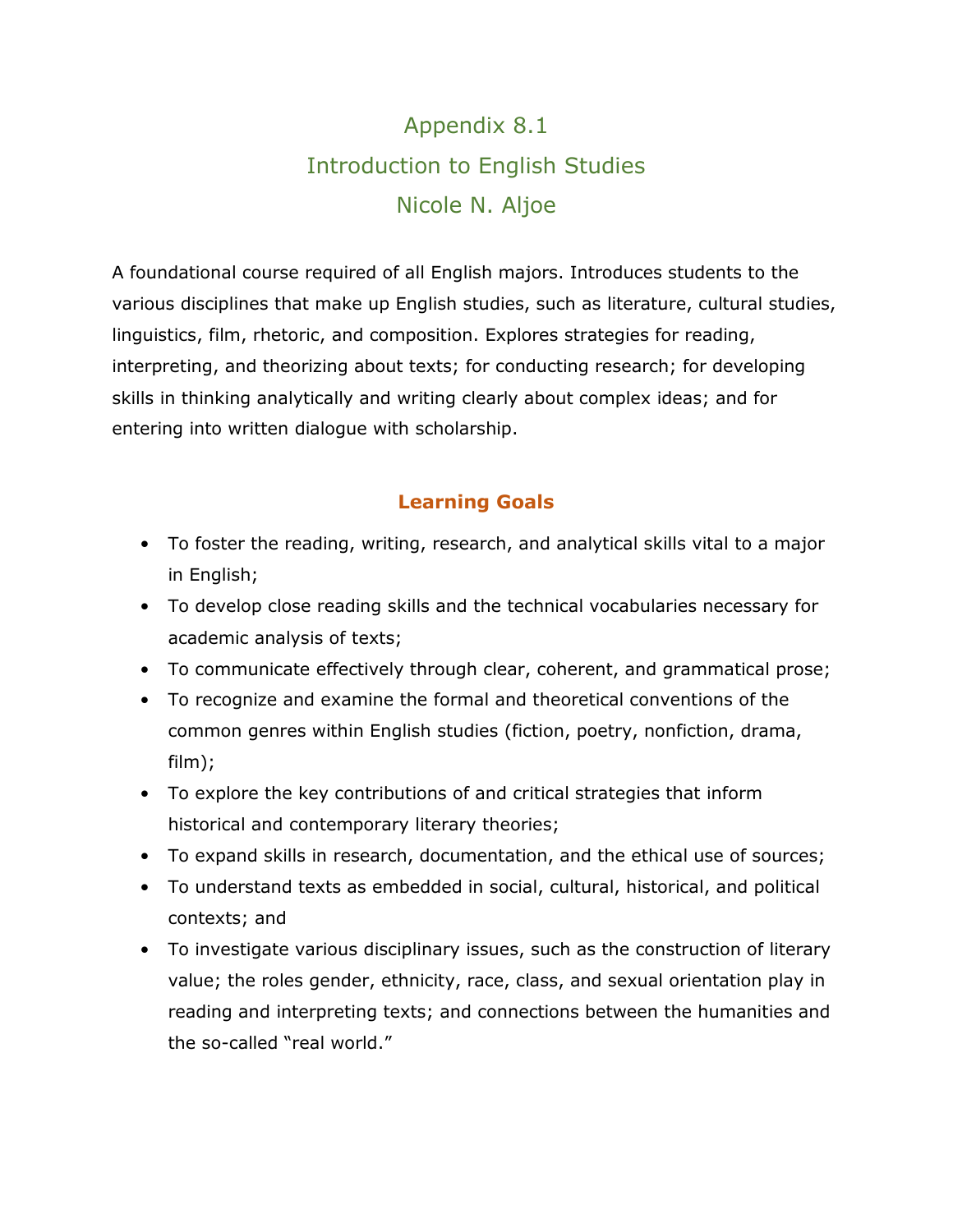# **Required Texts**

- Mays, Kelly J., Ed. *The Norton Introduction to Literature* (Portable 11th ed.). New York: W. W. Norton, 2014.
- Rabinowitz, Peter J. *Before Reading: Narrative Conventions and the Politics of Interpretation*. Ithaca, N.Y.: Cornell UP, 1998.
- Swift, Jonathan. *Gulliver's Travels* (Norton Critical Ed.). Ed. Albert Rivero. New York: W. W. Norton, 2001.

# **Recommended Texts**

- Barry, Peter. *Beginning Theory: An Introduction to Literary and Cultural Theory.* 3rd ed. Manchester: Manchester University Press, 2009.
- Modern Language Association. *MLA Handbook for Writers of Research Papers*. 7th ed. New York: Modern Language Association, 2009.
- Murfin, Ross C., and Supriya M. Ray. *The Bedford Glossary of Critical and Literary Terms.* 3rd ed. New York: Bedford/St. Martins, 2008.

# **Assignments and Grade Distribution**

- 10% Short Response Paper
- 15% Critical Review of a Scholarly Essay
- 10% Archive Essay Assignment
- 10% Poetry Assignment
- 20% Analytical Research Essay
	- Proposal
	- Abstract, Annotated Bibliography, and Outline
	- Final Essay
	- Optional Revision of Final Essay

10% Class Discussion Facilitation

As a group, you'll choose one text from the "Reading More Fiction" or "Reading More Poetry" sections in the *Norton Introduction to Literature* to present and discuss on the last three days of class. Groups will divide up the preparatory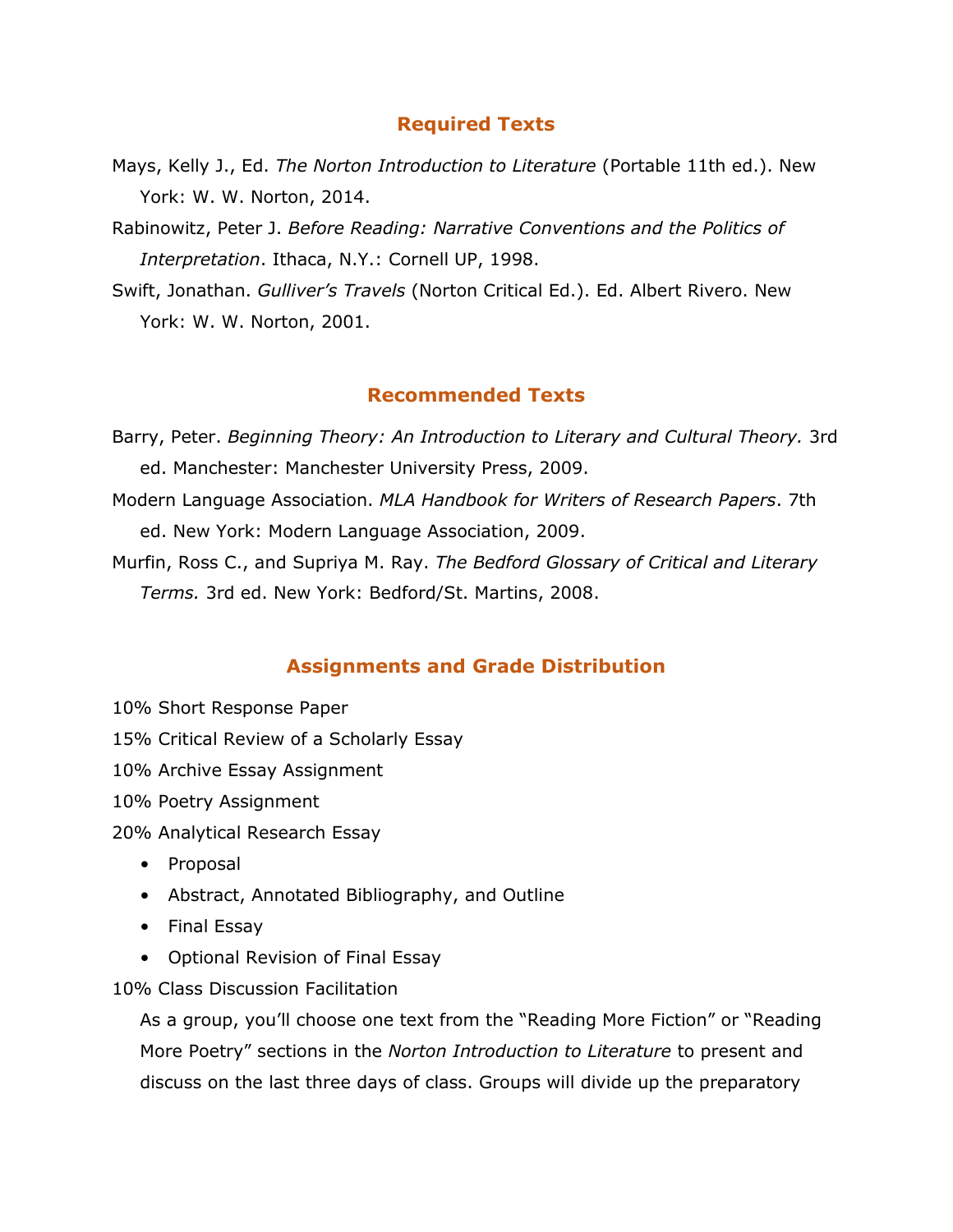research work necessary for presenting the text (i.e., author background, social historical context, key features or strategies, issues of genre/form, different critical perspectives, intertextual elements, etc.). As a group, you will decide on the focus of the presentation and discussion of the text, as well as the format (question and answer, close reading, role-play, writing exercise, etc.). Each group will have twenty minutes for their presentation/discussion. Complete assignments will include a typed overview with at least four focused discussion questions, along with an individual summary (rather than persuasive) essay about each group member's research contribution.

#### 15% Final Exam

One essay question on *Gulliver*, short answer and ID questions from second half of course

10% Class Participation (Blackboard posts, class discussion participation, and attendance)

Blackboard Posts/Reading Responses (250–350 words, posted in the Discussion Forum section of the Blackboard site); these are scholarly and/or personal responses to the reading assignment due that day. Responses must be thoughtful, specific, and detailed. These responses are intended to help you engage and keep with the readings. The Blackboard reading responses are intended to operate like labs for science classes—they offer an opportunity to practically engage with the literary conventions and strategies we will be studying in class.

#### **Calendar and Assignments**

#### **Week One**

Day One: Introductions Edmundson, "The Ideal English Major" (Online) Day Two: Responding to Fiction (350-word Blackboard post due by 12 pm) Rabinowitz, *Before Reading*: "Introduction: Beyond/Before Reading," 1–12 (Online)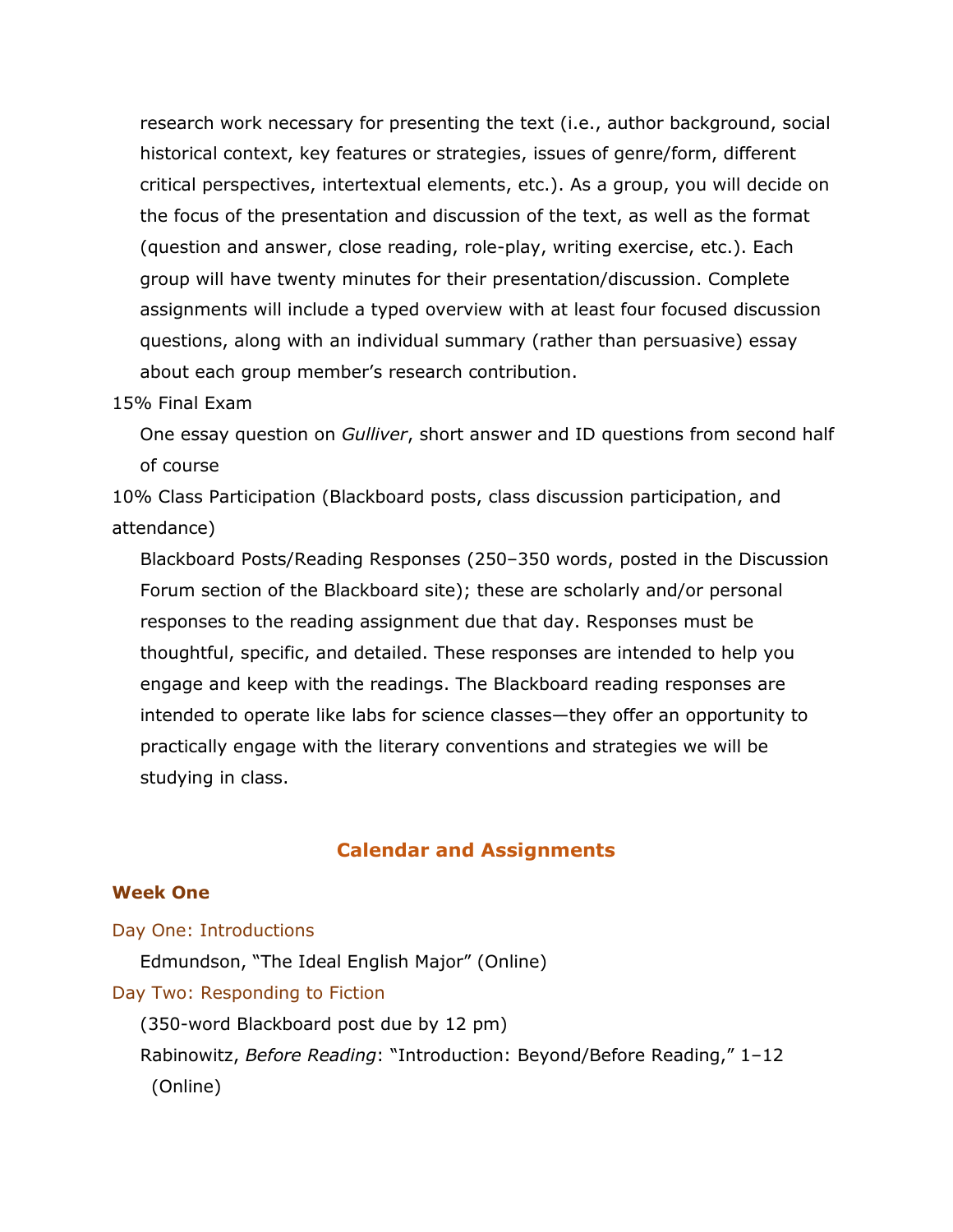Mays, "Introduction" pp. 1–9 and "Fiction: Reading, Responding, Writing," pp. 12–17 in *Norton Introduction to Literature* (*NIL*) Brewer, "20/20" *NIL,* 17 "Annotation and Notes on '20/20,'" *NIL,* 18 "Checklist for Close Reading" (Online)

## **Week Two**

Day One: Assumptions and Contexts for Reading Literature

Rabinowitz, *Before Reading*: Ch. 1, "Starting Points" (15–46) (Online)

*Gulliver's Travels*: Book I, "The Publisher to the Reader," Ch. IV (5–41)

#### Day Two: Rules of Notice

Rabinowitz, *Before Reading*: Ch. 2, "Trumpets Please! Rules of Notice," 47–75 *Gulliver's Travels*: Book I, Ch. V–VIII (42–66)

#### Day Three: Rules of Signification

Rabinowitz, *Before Reading*: Ch. 3 "The Biggest Black Eyes I Ever Saw: Rules of Signification" (76–109)

*Gulliver's Travels*: Book II, Ch. I–IV (69–96)

## **Week Three**

#### Day One: Rules of Configuration

Rabinowitz, *Before Reading*: Ch. 4, "The Black Cloud on the Horizon: Rules of Configuration" (110–140)

*Gulliver's Travels*: Book II, Ch. V–VIII (96–125)

#### Day Two: Rules of Coherence

Rabinowitz, *Before Reading*: Ch. 5, "The Austere Simplicity of Fiction: Rules of Coherence" (141–172)

*Gulliver's Travels*: Book IV, Ch. I–VI (187–217)

Day Three: The Politics of Reading and Interpretation

350-word Blackboard post due by 12 pm

Rabinowitz, *Before Reading*: Ch. 6, "Through the Glass Key Darkly"

Presupposition and Misunderstanding" (173–208)

*Gulliver's Travels*: Book IV, Ch. VII–XII (217–250)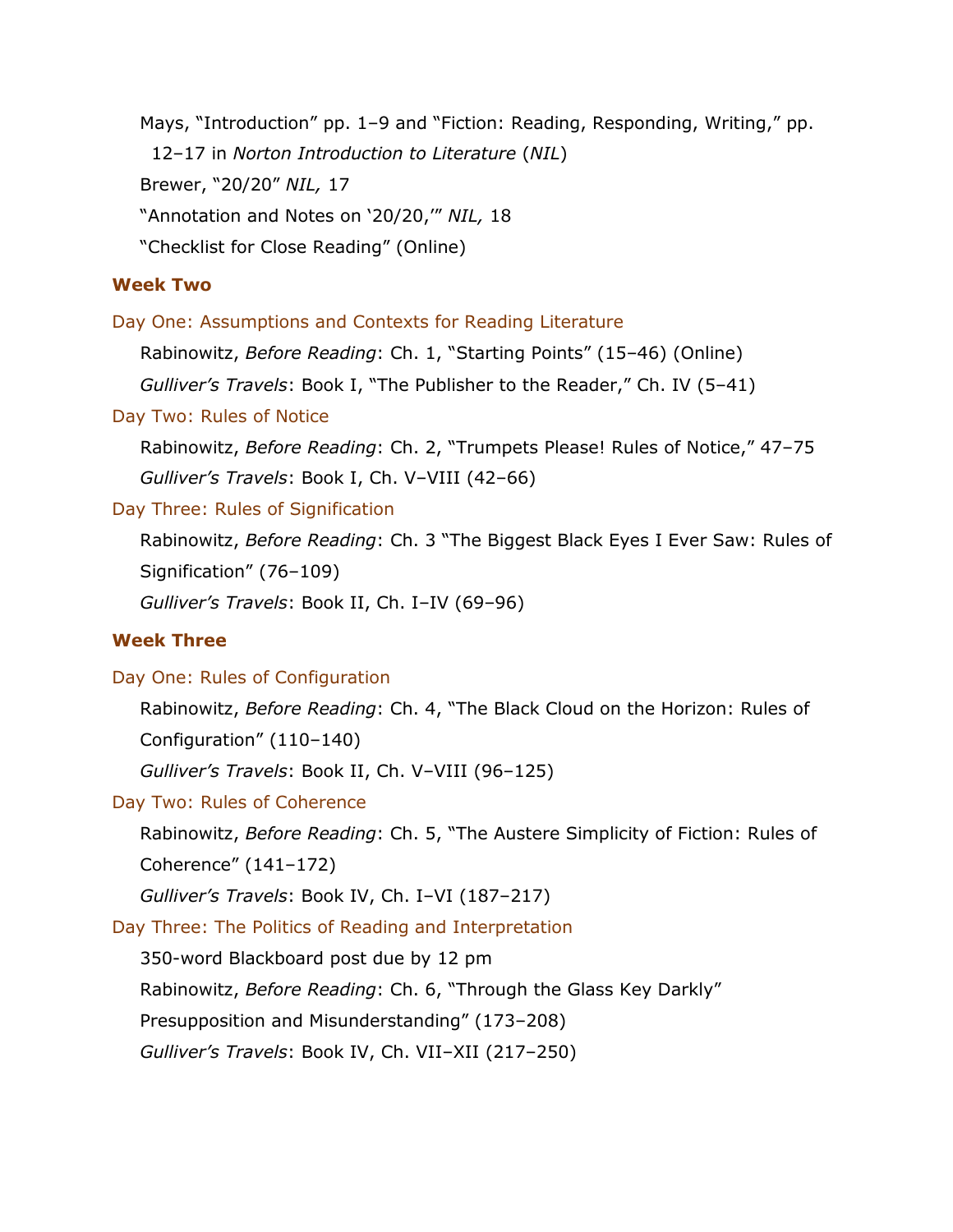#### **Week Four**

Day One: Writing and Responding to *Gulliver*

Mays, "Writing about Literature: 'Paraphrase, Summary, Description'"; "The Elements of the Essay," "The Writing Process," *NIL,* 1229–1257

Kelly, "Gulliver as Pet and Pet Owner: Conversations with Animals in Book 4" (Online)

Short response paper on *Gulliver* due (close reading of character, setting, or satire, no research)

Day Two: Ways of Reading *Gulliver*

Graff, "Disliking Books at an Early Age*," Lingua Franca: The Review of Academic Life* 2, no. 6 (September–October 1992): 45–51

Rodino, "'Splendide Mendax': Authors, Characters, and Readers in *Gulliver's Travels*," 427–450

Day Three: Literary Research Session with Amanda Rust (Meet in Library)

"Research Essay," *NIL,* 1258–1275

"Sample Research Essay," *NIL,* 1291+

### **Week Five**

Day One: Text-Based Literary Theories and Criticism

New Criticism, Structuralism/Formalism, Poststructuralism, Deconstruction, Narrative Theory, *NIL,* 1908–1914

Research Essay Proposal Due

Day Two: Historical and Ideological Literary Theories and Criticism Marxism, New Historicism, Cultural Studies, Postcolonialism, *NIL,* 1920–1931 Rogers, "Gulliver's Glasses," 320–328

Day Three: Historical and Ideological Literary Theories and Criticism

Feminism, Gender Studies, Queer Theories, African American and Ethnic Literary Studies, *NIL* 1920–1931

Brown, "Reading Race and Gender in *Gulliver's Travels*," 357–371

#### **Week Six**

Day One: Source- and Reader-Based Literary Theories and Criticism Biographical Criticism, Psychoanalytical Criticism, *NIL,* 1914–1920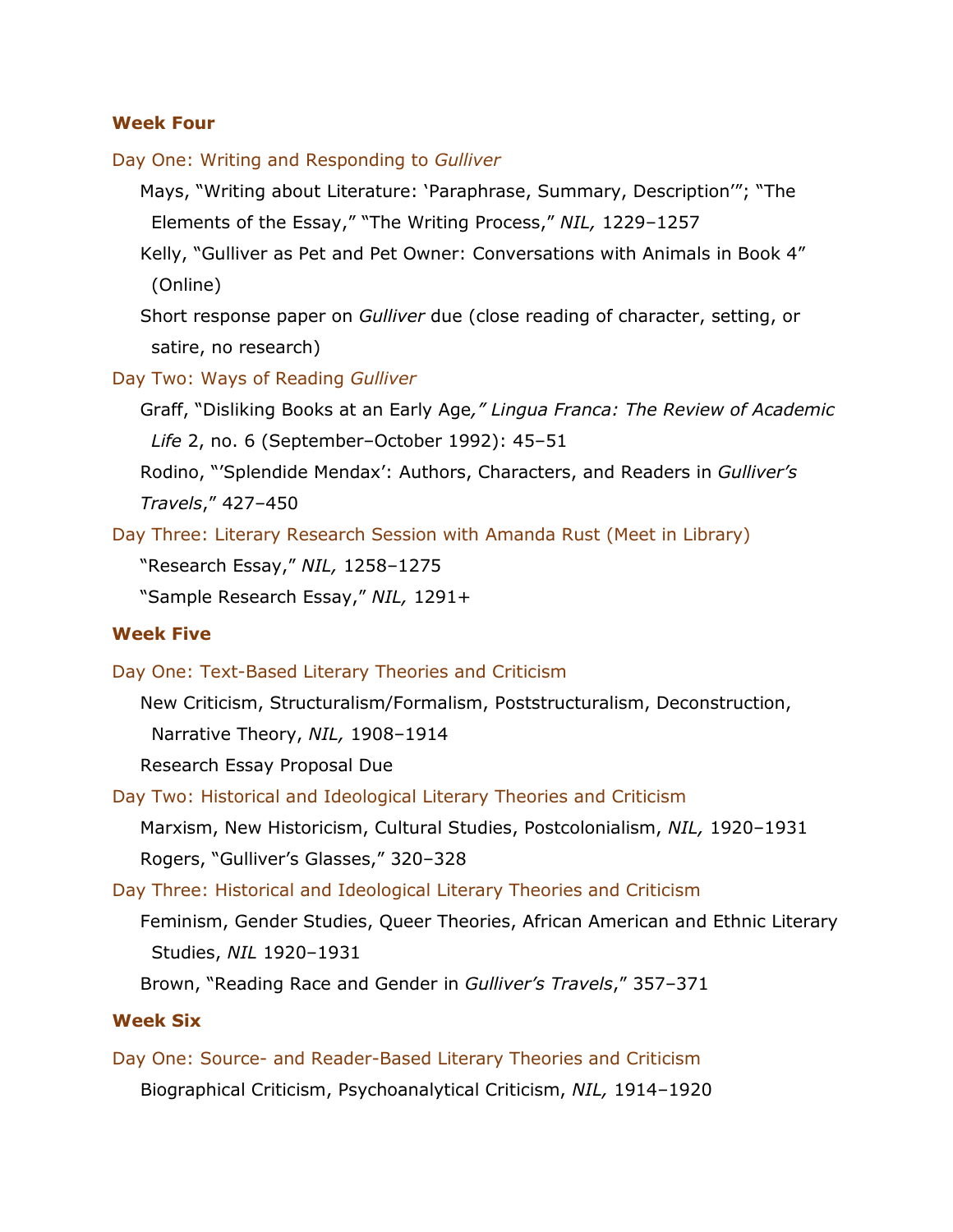Day Two: A Case Study on Lacanian Psychoanalytic Criticism

Poe, "The Purloined Letter" (Online)

Barry, *Beginning Theory*: "Lacan and Lacanian Criticism," 104–113 (Online) Lacan from "Seminar on the Purloined Letter" (Online)

Day Three: A Case Study on Lacanian Psychoanalytic Criticism Stringfellow, "Fantasy and Irony in Gulliver's Travels" (in *The Meaning of Irony: A Psychoanalytic Investigation*), 41–88 (Online)

#### **Week Seven**

Day One: NO CLASSES, Due: Critical Review of an essay on *Gulliver*

Day Two: Literary History, Digital Humanities, and the Archive

Foster, "How Do You Solve a Problem like 'Theresa'"? (Online)

"Theresa: A Haytien Tale" (Online)

Day Three: Literary History and the Archive

Jackson, "The Talking Book and the Talking Book Historian" (Online) Brown, "Death-Defying Testimony: Women's Private Lives and the Politics of

Public Documents" (Online)

Hartman, "Venus in Two Acts" (Online)

### **Week Eight**

Day One: Working with Sources and Reading Short Stories: Plot

"Quotation, Citation, and Documentation," *NIL,* 1276–1290

Plot, *NIL,* 57–66

Faulkner, "A Rose For Emily," *NIL,* 298

Joyce, "Araby," *NIL,* 321

"Theresa" Assignment

Day Two: Narration, Point of View, and Setting

*NIL,* 102–107, 157–159

Kincaid, "Girl," *NIL,* 119

Hemingway "Hills Like White Elephants," *NIL,* 114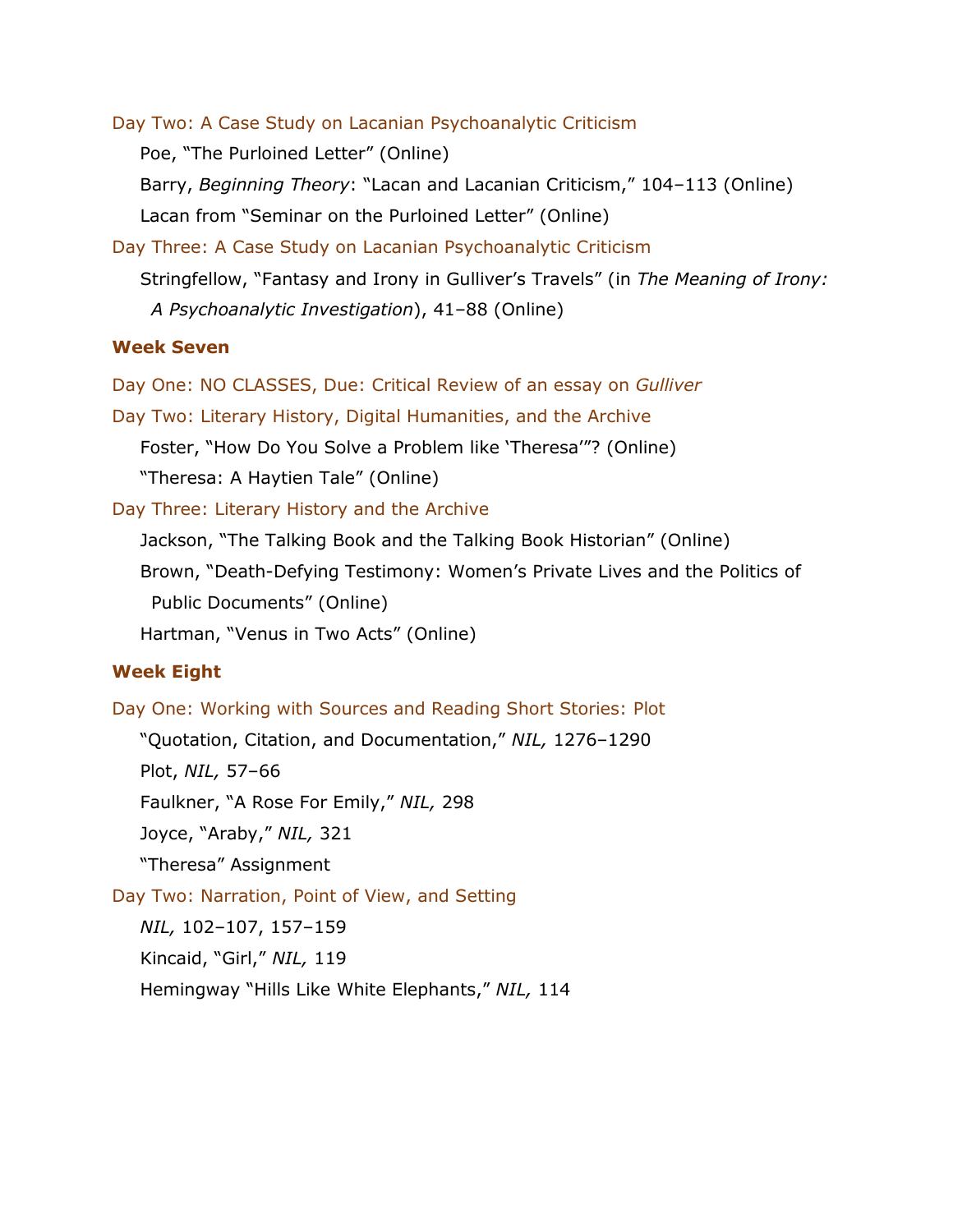## Day Three: Character

*NIL,* 122–130 Morrison, "Recitatif," *NIL,* 131 Wallace, "Good People," *NIL,* 149

## **Week Nine**

## Day One: Symbol/ism and Theme

*NIL,* 205–211, 241

Hawthorne, "The Birth-Mark," *NIL,* 211

Marquez, "A Very Old Man with Enormous Wings," *NIL,* 353

"Magical Realism,"<http://www3.dbu.edu/mitchell/magical.htm>

"Definitions of Magical Realism,"

[http://www.public.asu.edu/~aarios/resourcebank/definitions/](http://www.public.asu.edu/%7Eaarios/resourcebank/definitions/)

Abstract, Annotated Bibliography and Outline Due

## Day Two: Reading Poetry

Informal Assignment: Bring in and read your favorite poem, or pick a poem from Norton (fewer than five stanzas). Prepare two to three sentences about why you like it and why it is significant. (Two to three students each day for next two weeks.)

*NIL,* 450–456, 466–475

"How to Read a Poem" (Online)

Davis, "Head, Heart," *NIL,* 45

Hayden, "A Letter from Phillis Wheatley," *NIL,* 464

Behn, "On Her Loving Two Equally," *NIL,* 467

# Day Three: Language and Speaker in a Poem

*NIL,* 483–493, 548–556

Student poetry reading

Browning, "My Last Duchess," *NIL,* 667

Plath, "Daddy," *NIL,* 705

Johnson, "If I Waz a Tap-Natch Poet" (Online)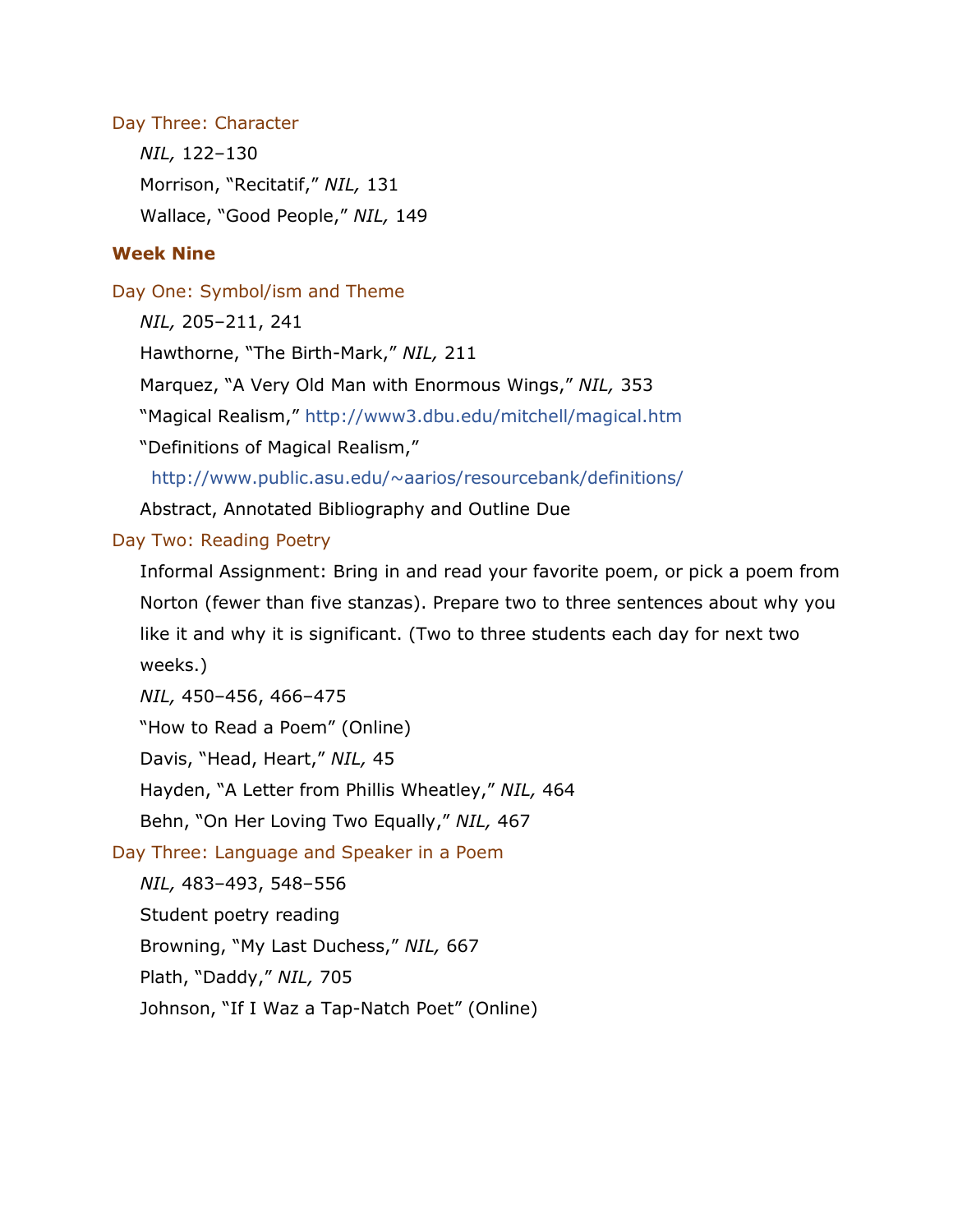### **Week Ten**

Day One: Setting, Theme, and Tone in Poetry *NIL,* 501–502, 507–509, 512, 527–530, 532–533 Student poetry reading Blake, "London," *NIL,* 535 Robinson, "London's Summer Morning" (Online) Walcott, "A Far Cry from Africa," *NIL,* 523 Day Two: Visual Imagery and Figures of Speech *NIL,* 560–569 Student poetry reading "The Twenty-Third Psalm" *NIL,* 570; Dickinson "Because I could not stop for Death—," *NIL,* 566 Poe, "The Raven," *NIL,* 601 Day Three: Symbol and Sound *NIL,* 573–580, 586–594 Student poetry reading Hughes, "Harlem" *NIL,* 689 Mutabaruka, "Dis Poem" (Online); Queen, "Bohemian Rhapsody,"<https://www.youtube.com/watch?v=k-ARuoSFflc> Research Essay Due

#### **Week Eleven**

Day One: Case Study on the Sonnet (Rhythm and Scansion)

*NIL,* 594–599

Student poetry reading

Petrarch, Sonnet 90 ("Upon the breeze she spread her golden hair") (Online)

Shakespeare ("My mistress' eyes are nothing like the sun"), *NIL,* 647

Milton ("When I consider how my light is spent"), *NIL,* 649

Day Two: Case Study on the Sonnet (Nineteenth-Century Revisions of Form and Theme)

Student poetry reading Keats, "On Seeing Elgin's Marbles," *NIL,* 650